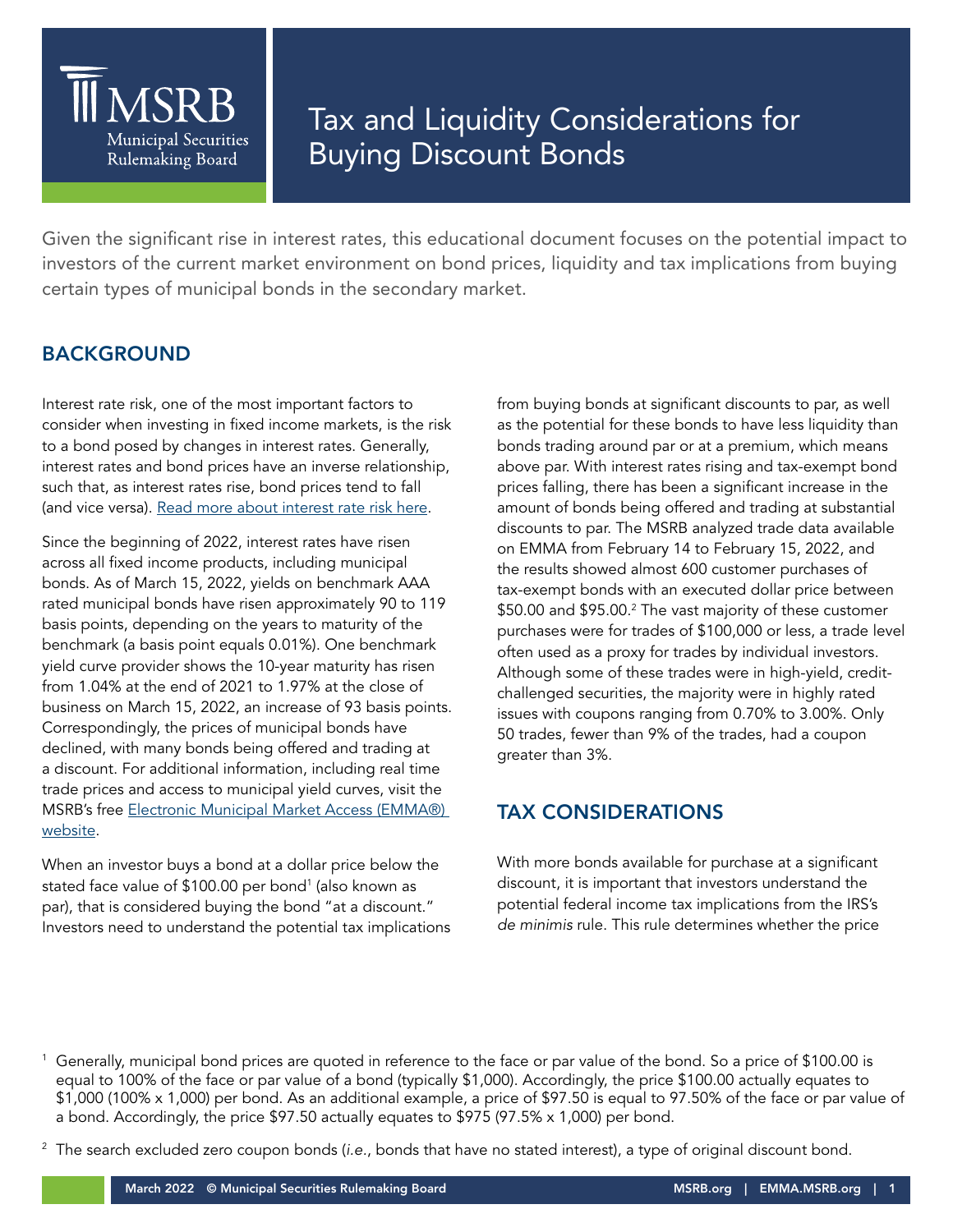appreciation (or accretion) of a bond that is purchased at a discount will be taxed at the ordinary income tax rate, or if it will be taxed at the capital gains tax rate. Generally, if the discount falls within a specified *de minimis* threshold, it is deemed to be too small to be treated as a market discount. As a result, the appreciation upon the sale or exchange of the bond will be treated as a capital gain rather than as ordinary income.

If the market discount is less than one quarter of 1% of the stated redemption price of the bond at maturity, multiplied by the number of complete years to maturity from when the taxpayer acquires the bond, the market discount will be deemed *de minimis* and treated as a capital gain for tax purposes if the bond is held to maturity, redeemed or sold for a price above the purchase price. If the discount is greater than this *de minimis* threshold, the accrued market discount realized at maturity must be treated as ordinary

income. However, if the bond is sold above the purchase price before maturity, such premium may be taken into account in determining the total amount of market discount upon sale.

For a bond with 10 full years before the maturity and a stated redemption price at maturity of par, the *de minimis* threshold is calculated to be 0.25% x 10 (number of full years to maturity) =  $2.5\%$ . So, for a bond with 10 full years until maturity purchased at a price from \$97.503 to \$99.999, the discount would be deemed to be *de minimis* if held to maturity. If, however, for example, an investor purchased 20 bonds with 10 full years until maturity at a price of \$95.00, the market discount would not be considered *de minimis*, and the investor would have to declare the full amount of the discount (\$50 per bond  $x$  20 bonds = \$1,000) as ordinary income at maturity.



<sup>&</sup>lt;sup>3</sup> See footnote 1 regarding municipal bond pricing.